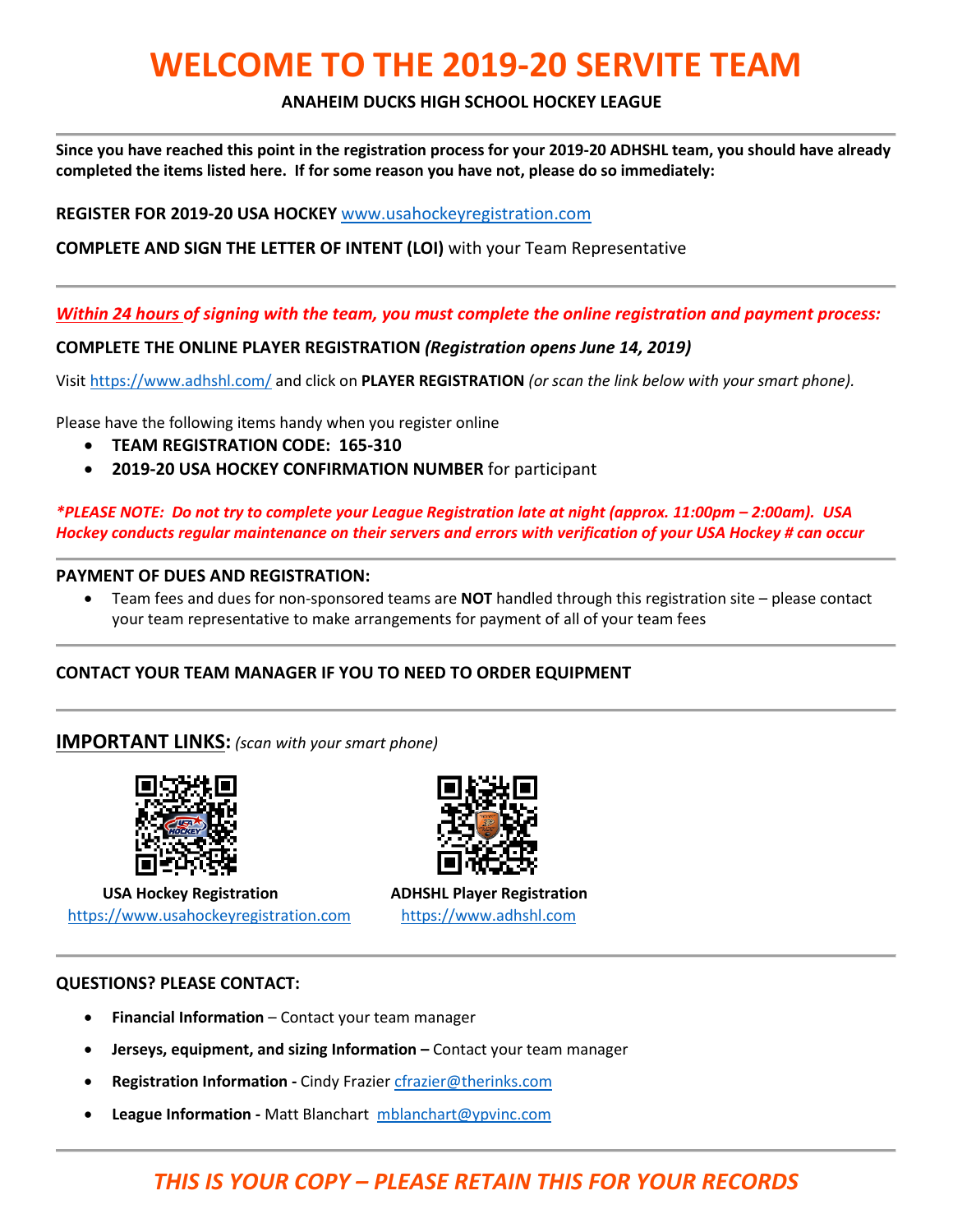# **TEAM STAFF & VOLUNTEER REGISTRATION REQUIREMENTS**

**All team staff and volunteers for The Rinks, Jr Ducks, Lady Ducks, and the ADHSHL must complete the required items BEFORE participation with any team. This includes ALL Managers, Coaches, Locker Room Monitors, and any other adult staff members or volunteers with regular access to minor participants.** *(Scan the codes below with your smart phone to visit the website for each requirement)*



#### **CAHA SCREENING - must be renewed every two years**

You must be listed on the CAHA screening compliance list PRIOR to any participation

- Check your screening status here: <http://caha.com/compliancelist.pl?lt=1>
- If you are not listed, you must complete the screening PRIOR to participating
	- Visit<http://caha.com/view.pl?p=screening/index.htm>to complete the screening

#### **USA HOCKEY MEMBERSHIP - must be renewed annually**

- Visit [http://www.usahockeyregistration.com](http://www.usahockeyregistration.com/) to register for the current season
- Must have 2019-20 USA Hockey membership PRIOR to ANY participation





#### **SAFE SPORT TRAINING - must be renewed every two years**

- Check your status here<http://caha.com/compliancelist.pl?lt=2>
- Visit<http://www.usahockey.com/safesporttraining> for training
	- Forward your completion certificate to [cfrazier@the-rinks.com](mailto:cfrazier@the-rinks.com)

#### **STAFF/VOLUNTEER REGISTRATION FOR OUR CLUB - must be renewed annually**

• Visit<https://form.jotform.com/90917239356970> to complete the registration





# **SCAHA SEASON PASSCODE - must be renewed annually (Jr Ducks & Lady Ducks)**

- Required for Jr Ducks and Lady Ducks team staff only
- Visit [http://www.scaha.com](http://www.scaha.com/) to set up/login to your account & get your passcode

#### **CONCUSSION TRAINING - required for all coaches and managers**

- All coaches & managers must complete a concussion awareness program
- Visit [https://www.cdc.gov/headsup/youthsports/training/index.html](http://www.cdc.gov/concussion/HeadsUp/online_training.html) for training
- Forward your completion certificate to [cfrazier@the-rinks.com](mailto:cfrazier@the-rinks.com)